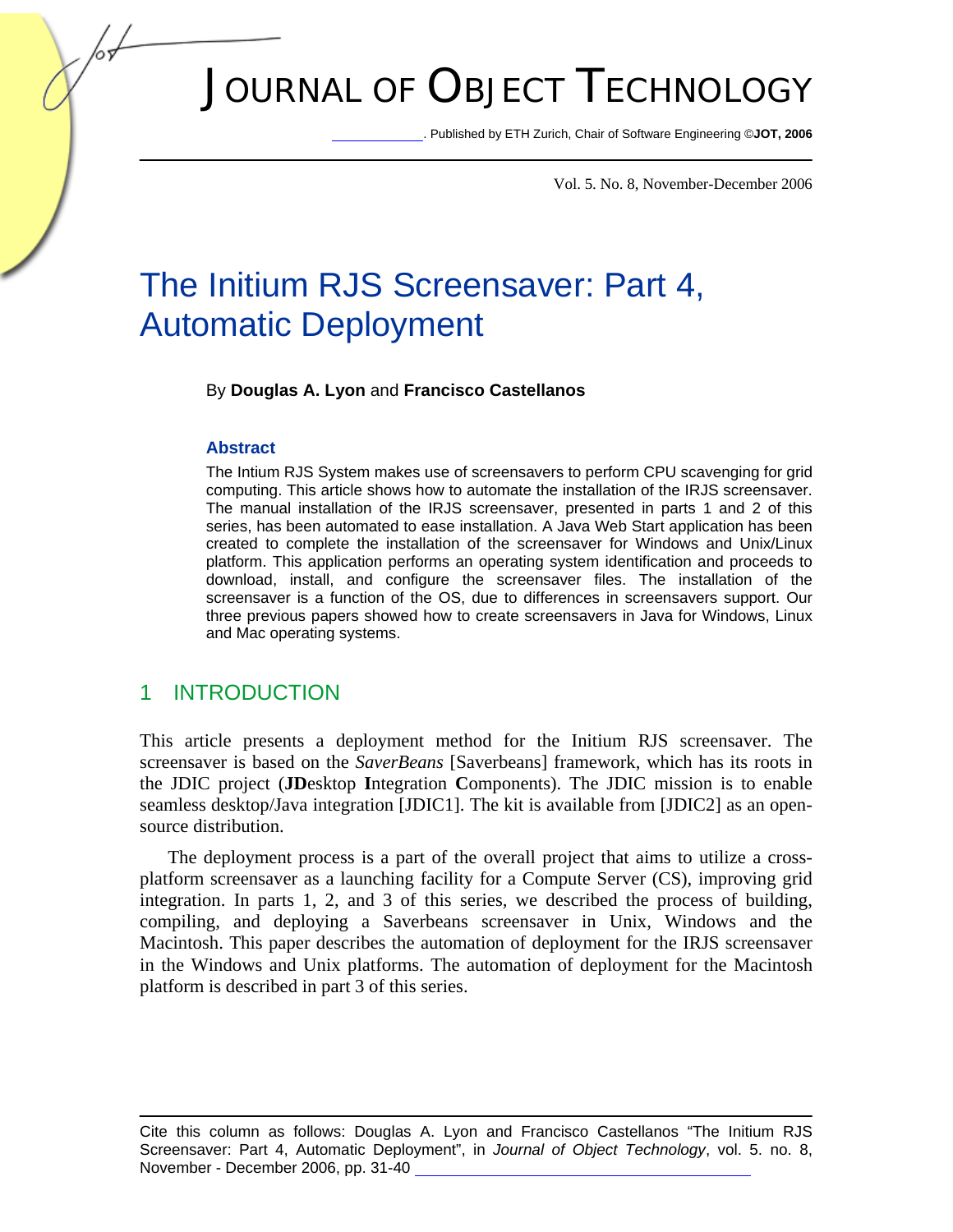## 2 ARCHITECTURE

We use Java Web Start technology to deploy the screensaver. The application is downloaded from a web server. A user volunteers a computer into the grid by running a web start application. The application checks the platform type and sets the location where the resources reside. These include the location of screensaver support files. The web start application beams the resource files into the computer from a web server, updating them, automatically, when needed. The files are decompressed and verified before they are installed. Lastly, the web start application configures the screensaver according to OS requirements.

Figure 2-1 shows an overview of the events, and the parties involved, in first deploying and installing the screensaver and second in volunteering the user's computer to a grid. This article addresses events 1 and 2 in Figure 2-1.



Figure 2-1. A diagram of part of the IRJS System Architecture

## 3 OPERATING SYSTEM IDENTIFICATION

Identification of the user's operating system is an important step in the installation process, due to the differences between the operating systems in supporting screensavers. Different flavors of the Windows OS have different ways of supporting screensavers. In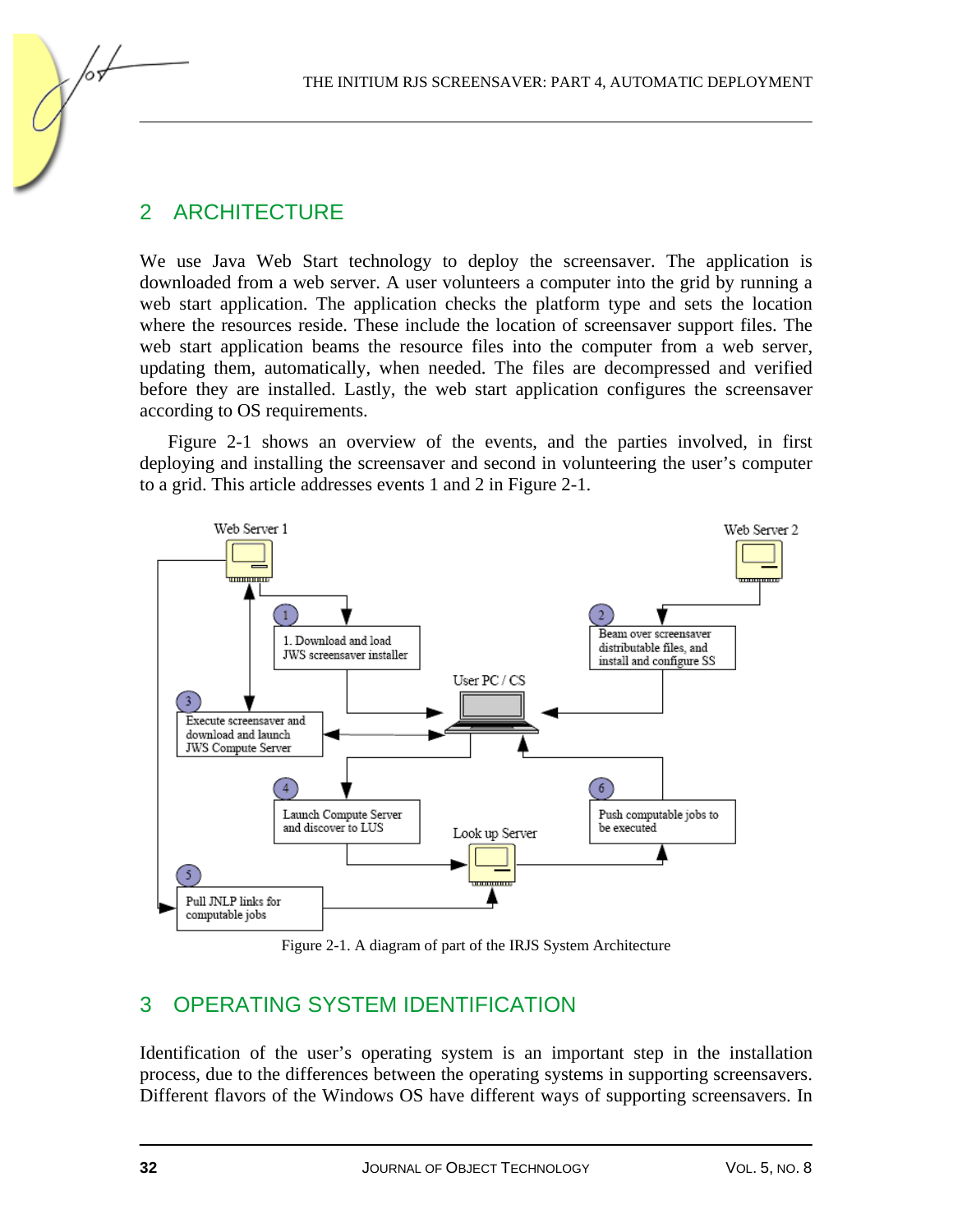particular, the screensaver files belong to different directories depending on the version of Windows. The web start application uses some utility methods, as shown in Example 3-1, to help in the task of identifying the OS. These methods utilize the *System.getProperties()* method from the Java API which determines the system properties and returns a *Properties* object.

### **Example 3-1**

```
public static String getOsName() { 
         Properties prop = System.getProperties(); 
         return prop.getProperty("os.name"); 
} 
public static boolean isWindows(String str) { 
         if (isWindows()) { 
              String os = getOsName().toLowerCase(); 
              if (os.indexOf(str) > -1) return true; 
 } 
         return false; 
} 
public static boolean isOsPrefix(final String prefix) { 
         String os = getOsName(); 
         return os != null && 
os.toLowerCase().startsWith(prefix) ? 
                  true : 
                  false; 
  } 
public static boolean isWindowsXp() { 
         return isWindows("xp"); 
  } 
… 
public static boolean isLinux() { 
         return isOsPrefix("linux"); 
  }
```
## 4 BEAM OVER AND DECOMPRESSION

A file-transfer process, called "beam over" enables the transfer of native resources into critical file areas. The web start application beams over the IRJS screensaver files, based on the OS identified. Beam over and decompression takes care of the job of downloading needed resources, and placing them where appropriate. Resources needed, and their location, are a function of the OS, as shown in Example 4-1.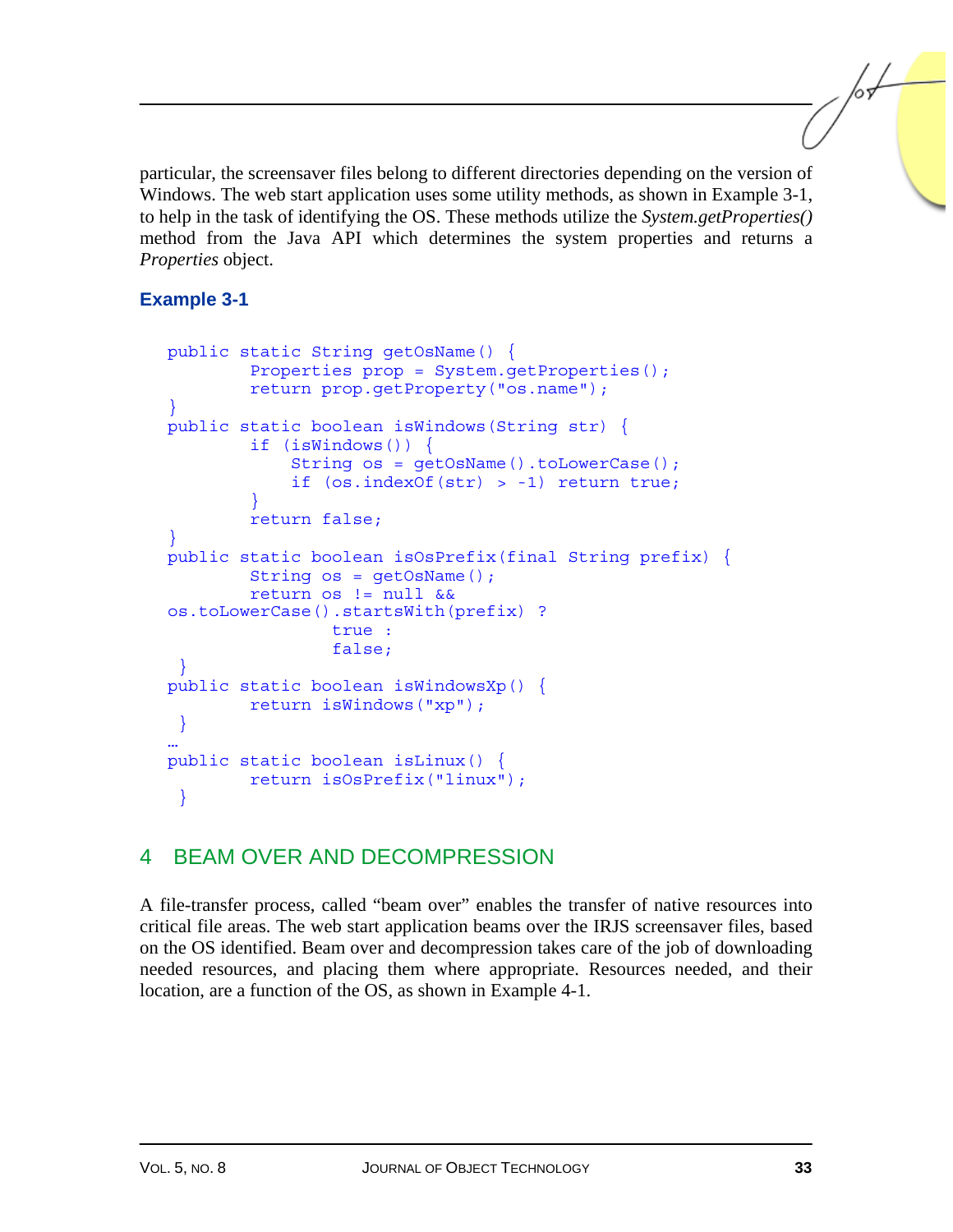#### **Example 4-1**

/or

```
properties.put(SS_WIN_URL, 
"http://www.myjavaserver.com/~fsophisco/thesis/libs/screensave
r/win/rjssaverjar.jar"); 
properties.put(SS_UNIX_URL, 
"http://www.myjavaserver.com/~fsophisco/thesis/libs/screensave
r/unix/rjssaverjar.jar");
```
Example 4-2 shows the location where files will be installed.

#### **Example 4-2**

```
windowsSystemDir = ""; 
if (OsUtils.isWindows98()){ 
  windowsSystemDir = "C:" + File.separator + "windows" + File.separator + 
                 "system" + File.separator; 
\rightarrow }
else if (OsUtils.isWindowsNt()) {
  windowsSystemDir = "C:" + File.separator +
               "winnt" + File.separator + 
              "system" + File.separator; }
```
File beam over enables downloads on demand. This simplifies resource bundling and lowers average download time (since only the resources that are needed are downloaded). This is shown in Example 4-3.

#### **Example 4-3**

```
public static void downloadScreenSaverJar(File outputJarFile, 
String urlStr) throws IOException { 
  URL screenSaverUrl = getResourceUrl(urlStr);
   UrlUtils.getUrl(screenSaverUrl, outputJarFile); 
}
… 
//Beam over jar file for Windows 
outputJarFile = new File (windowsSystemDir + File.separator + 
SSInstallerUtil.getJarName() + ".jar"); 
String urlString = SSInstallerUtil.getSSWinUrl(); 
try{ 
    SSInstallerUtil.downloadScreenSaverJar(outputJarFile, 
urlString); 
}catch(Exception e){ 
   return "Error Downloading Jar File: " + e.toString(); 
} 
return ""; 
…
```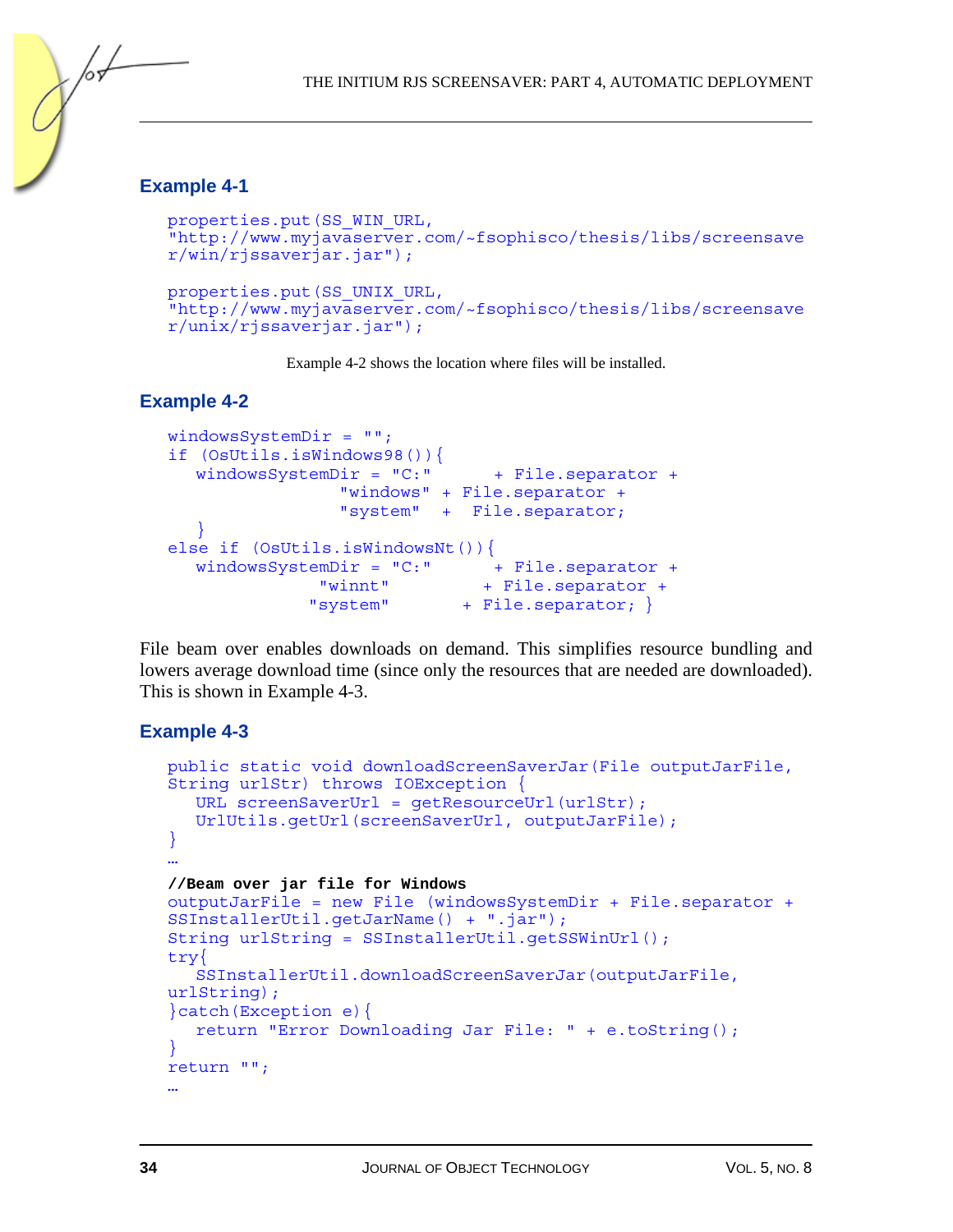```
//Beam over jar file for Unix 
outputJarFile = new File (ssHome + File.separator + 
SSInstallerUtil.getJarName() + ".jar"); 
String urlString = SSInstallerUtil.getSSUnixUrl(); 
try{ 
    SSInstallerUtil.downloadScreenSaverJar(outputJarFile, 
urlString); 
}catch(Exception e){ 
   return "Error Downloading Jar File: " + e.toString(); 
} 
return "";
```
Once the jar files are downloaded, the web start application uncompresses them as shown in example 4-4.

#### **Example 4-4**

```
public static void uncompressScreenSaverJar(File jarFile){ 
     Unzipper.uncompressJarFile(jarFile); 
     jarFile.deleteOnExit(); 
} 
… 
public String uncompressFiles(){ 
try{ 
    SSInstallerUtil.uncompressScreenSaverJar(outputJarFile); 
}catch(Exception e){ 
         return "Error uncompressing Jar File: " + 
e.toString(); 
 return "";
}
```
## 5 CONFIGURATION

Up until this point, deployment has been platform independent. However, differences in how screensavers are supported make the configuration task non portable. For example, the screensaver files for the Windows OS must be placed in the directory *system* or *system32* under the *Windows* directory. These directories are part of the OS itself; therefore administrators may choose to protect them from being modified. Due to this type of constraint, we require that the installer have privileges to write to these directories.

For Windows screensaver configuration, the web start application places the screensaver files in version sensitive directories. For example:

For Windows 98: C:/windows/system/.

For Windows NT: C:/winnt/system/.

For other version: C:/windows/sytem32/.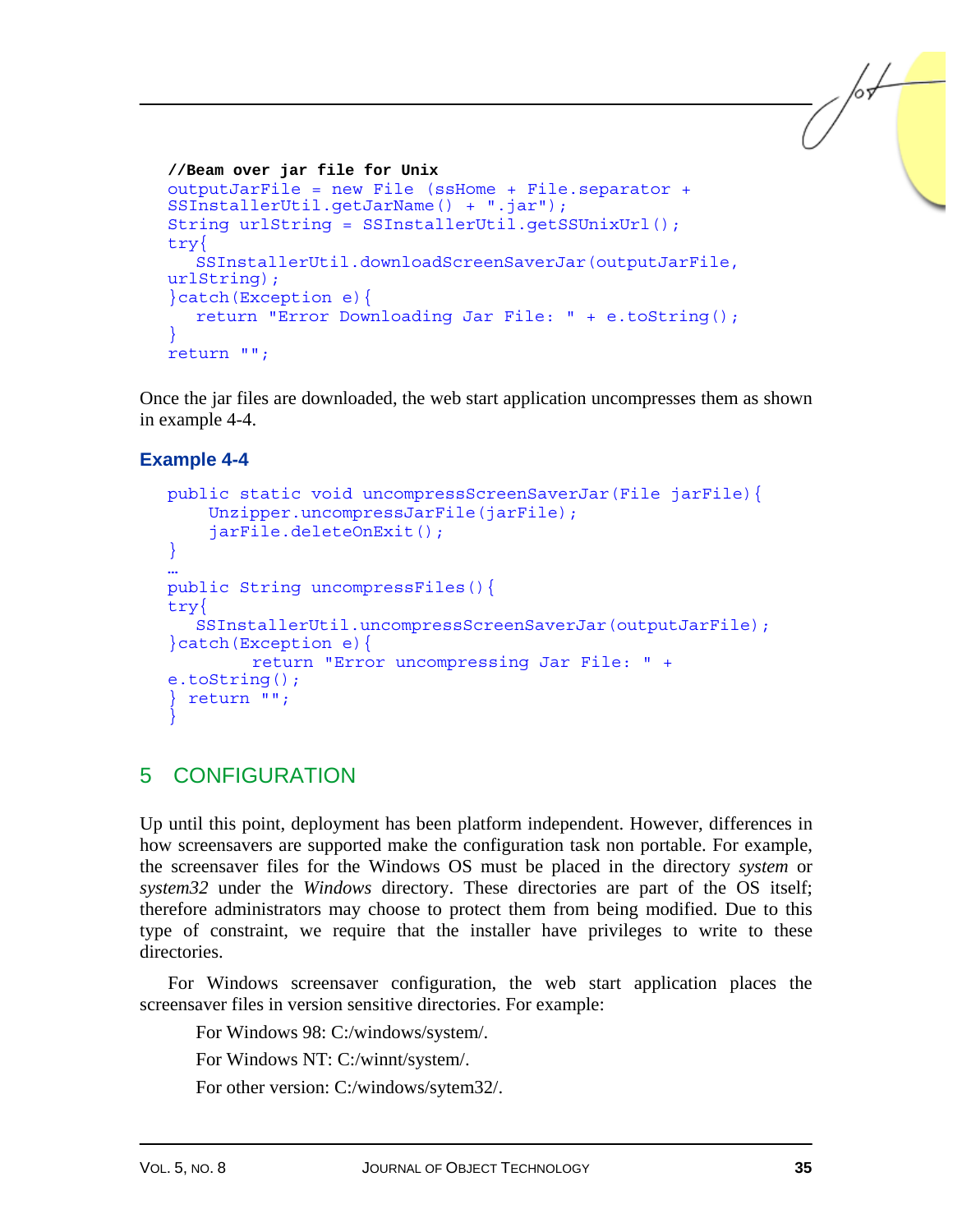The screensaver file-package contains a file with extension .scr E.g.<scrensaverName>.SCR. This file allows the screensaver to be visible on the Display Properties screen next time it is opened, as shown in Figure 5-1. After the screensaver installation is complete there is a manual step that the user must accomplish. He/She must select the *rjsssaver* from the screensaver list, as shown in Figure 5-1, and set the time to "wait before launching". This step completes the IRJS screensaver configuration for the Windows platform.



Figure 5-1 Display properties-user interface for the Windows platform.

In Linux/Unix OS, the IRJS screensaver configuration is a little more challenging. The [Saverbeans] SDK relies on a software called Xscreensaver; which is often part of the OS installation package. The **Xscreensaver** program waits until the keyboard and mouse have been idle, and then runs a graphics demo. It turns off as soon as there is any mouse or keyboard activity [Zawinski]. **Xscreensaver** consists of two parts: a driver or daemon that detects idleness and does locking, and the many graphics demos that are launched by Xscreensaver [Zawinski]. To learn more about this package visit http://www.jwz.org/xscreensaver/.

The first part of the configuration happens in the beam over and decompression task. There are no strict requirements that dictate the location of screensavers in the file system. Therefore, for convenience and to prevent any access issues the web start application installs the screensaver files in the user home in the directory <userHome>/ss/<screensaverName> as shown in Example 5-1.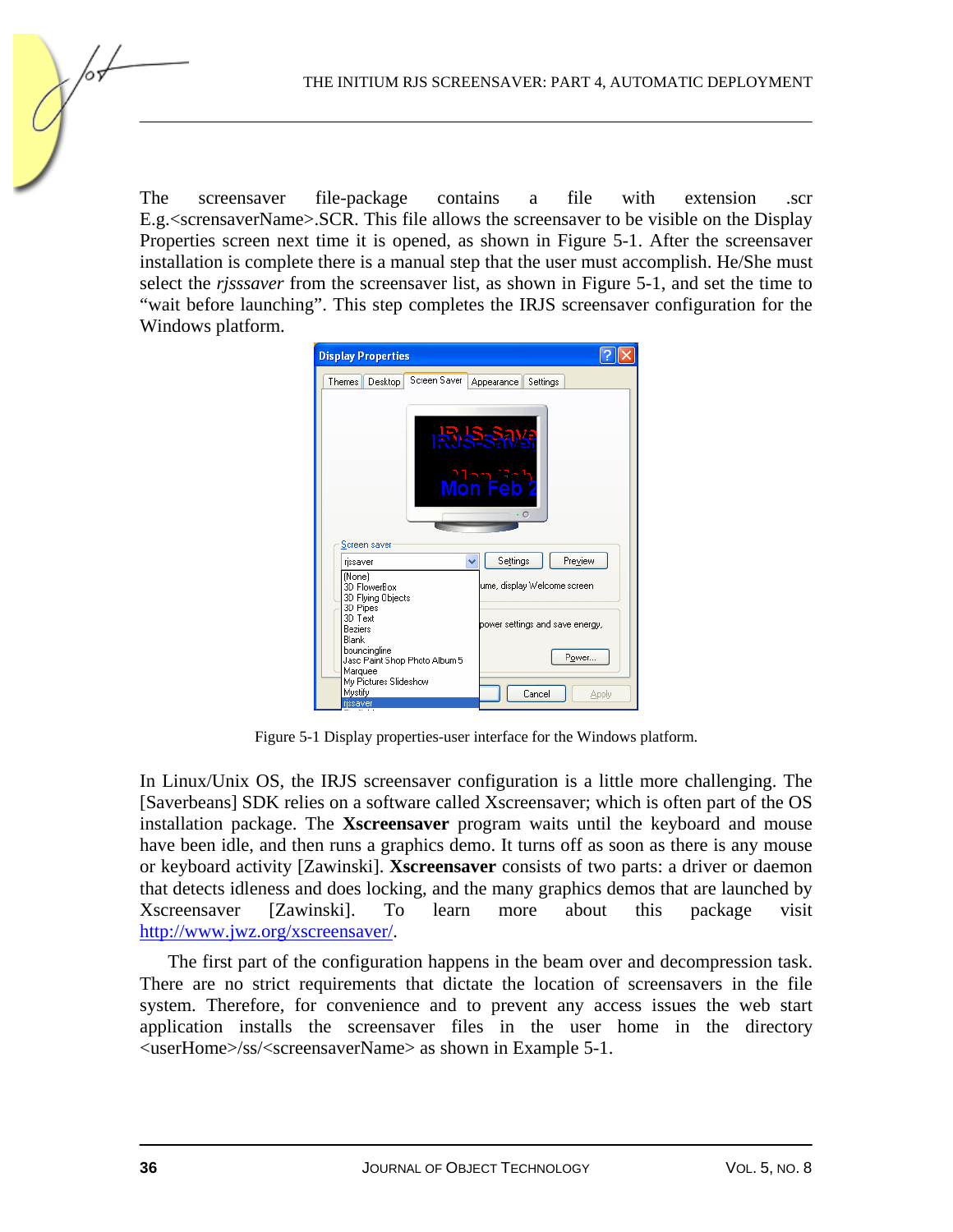#### **Example 5-1**

```
public String createSSHome(){ 
    String ssloc = SSInstallerUtil.getUserHome() + 
File.separator 
                            + SSInstallerUtil.getSSHome(); 
    ssHome = SSInstallerUtil.getUserHome() + File.separator 
                + SSInstallerUtil.getSSHome() + File.separator 
                + SSInstallerUtil.getSSName(); 
    try{ 
          SSInstallerUtil.createDir(ssloc); 
          SSInstallerUtil.createDir(ssHome); 
    }catch (Exception e){ 
          return "Error creating ss home: " + e.toString(); 
\rightarrow }
   return ""; 
}
```
In Unix/Linux the Xscreensaver application uses a file named *.xscreensaver*, located at the user home. This file lists user properties, active screensavers and their location. The *.xscreensaver* file is created automatically the first time that the client application (xscreensaver-demo) of the Xscreensaver is executed.

The web start application modifies the *.xscreensaver* file to make the IRJS screensaver available. In particular the IRJS screensaver must be included and must be selected as the only active screensaver. The web start application reads the contents of the *.xscreensaver* file, makes modifications where necessary, and rewrites the file as shown in Example 5-2.

#### **Example 5-2**

```
//mode: one -> one screensaver working 
sloc = sline.indexOf("mode:"); 
if (sloc > -1) {
   lines.add("mode:\tone"); 
  sline = raf.readLine();
   continue; 
} 
//Once it finds the string "programs:" insert the line with 
the SS info into the List. 
if (sloc > -1)lines.add("t)" + SSInstallerUtil.getSSName() + " (java)'''+ ssHome 
     + File.separator + SSInstallerUtil.getSSName() + " -root -
jdkhome " + jhome +" \ln\{\n \};
}
```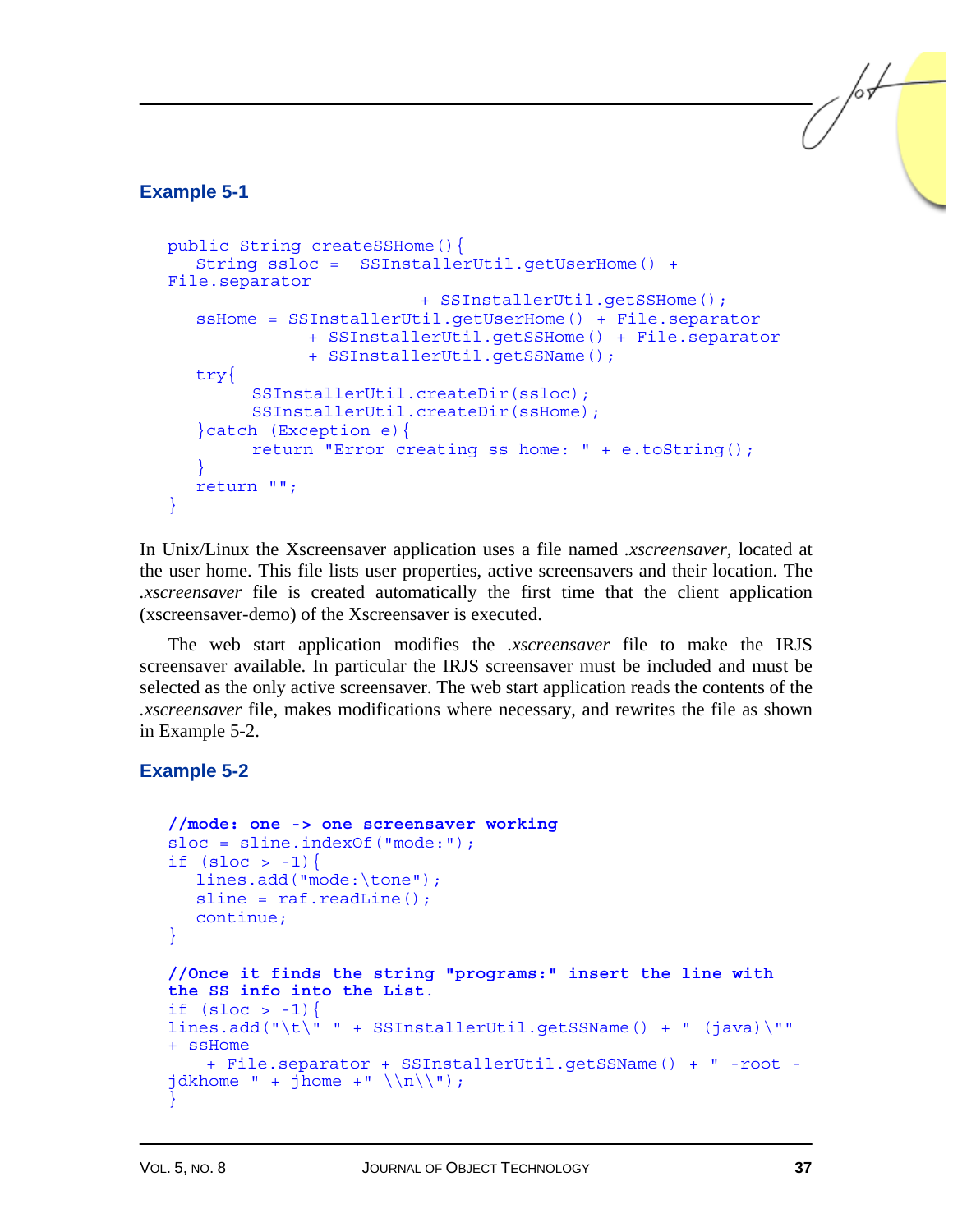To complete the screensaver configuration in Unix/Linux platform, the web start application grants executable privileges to the screensaver executables. This task is necessary because when files are archived into a jar file and at later time extracted, they do not retain file permissions. To overcome this issue, the web start application executes a small shell script using the Runtime Java API as shown in Example 5-3.

#### **Example 5-3**

```
Script: 
LOC=$HOME/ss/rjssaver 
chmod +x $LOC/rjssaver $LOC/rjssaver-bin 
public String changeFilePrivs(){ 
    String[] pc = new String[2]; 
    int exitValue = 0; 
    //Grant executable permissions 
   try{ pc[0] = "sh"; pc[1]= ssHome + File.separator + scriptName; 
          p = Runtime.getRuntime().exec(pc); 
         extValue = p.waitFor(); }catch(Exception e){ 
          return "Error granting privs Exit Value: " + exitValue 
+ e.toString(); 
\rightarrow }
    if (exitValue != 0) 
          return "Error granting privs Exit Value: " + 
exitValue; 
    return ""; 
}
```
Lastly, after the screensaver installation is completed there is one manual step remaining. The user must execute the program xscreensaver-demo, so the *.xscreensaver* file is read and the IRJS screensaver is recognized as one of the screensavers. This step completes the IRJS screensaver configuration for the Unix/Linux platform.

## 6 INTERFACE

The web start application uses a small interface to indicate the steps of the installation. Each step will be displayed in the interface at completion, as shown Figure 6-1 and Figure 6-2. In case of a failure the interface describes the failed step and the exception caught.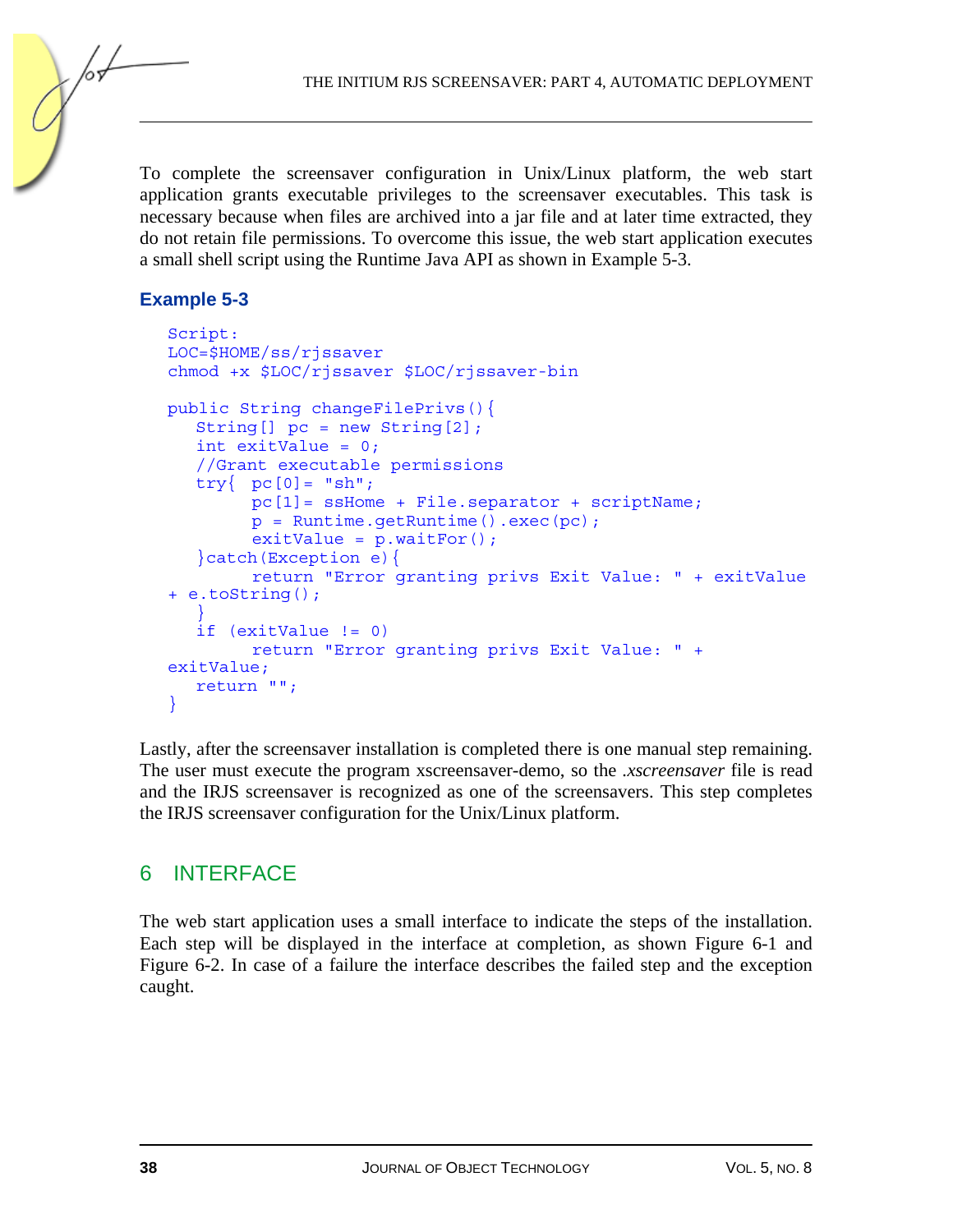| $\stackrel{\mathscr{L}}{\Longrightarrow}$ info frame                                                                                                                                                                                                                                                 |  |
|------------------------------------------------------------------------------------------------------------------------------------------------------------------------------------------------------------------------------------------------------------------------------------------------------|--|
| Screen Saver:<br>Launching Installer<br>Starting installation<br>OS= Windows XP<br>Reading Properties file<br>Beaming files over to: C:\windows\system32\ completed<br>Uncompressing files Completed<br>Creating SS home at C:\Documents and Settings\Pachito\ss completed<br>Installation Completed |  |
|                                                                                                                                                                                                                                                                                                      |  |

Figure 6-1 Installer interface indicating the installation steps for the Windows platform.



Figure 6-2 Installer interface indicating the installation steps for the Linux platform.

## 7 SUMMARY

This paper described the process followed to automate the deployment of the IRJS screensaver for the Unix/Linux and Windows platforms. The automation of the screensaver deployment is accomplished in a few steps. In the first step, the system identifies the operating system of the user. In the second step, a file-transfer process called beam over is used to download the appropriate IRJS screensaver files, according to the OS identified. Lastly, the files are installed and configured based on the requirements of each OS. We use Java Web Start technology to execute the installation and deploy the IRJS screensaver to the user's computer.

/or